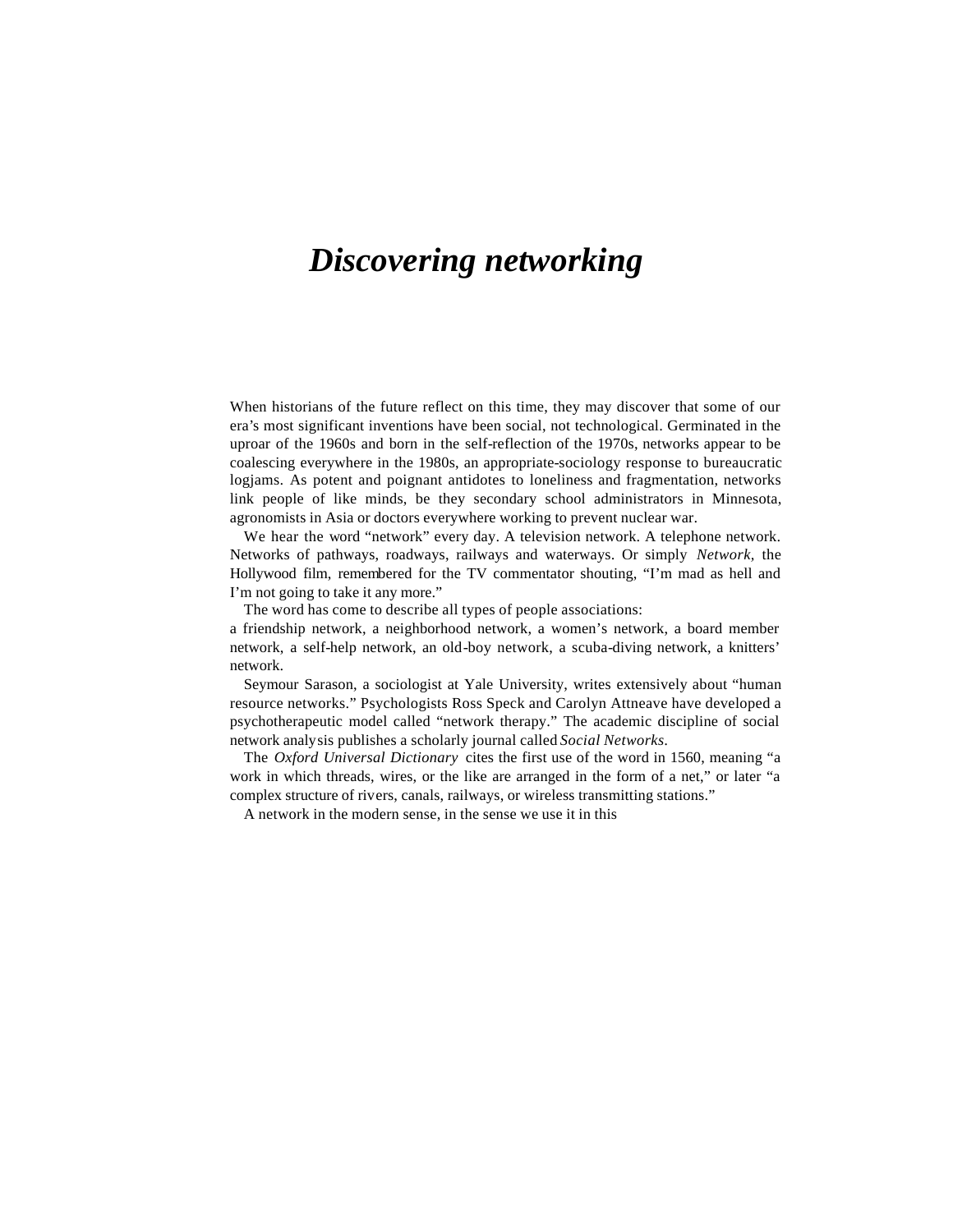### *Discovering networking*

book, has no dictionary definition ... yet. The word itself has evolved not as jargon, but to mean something new, something that can be regarded as being similar to, yet quite different from, its earlier meanings. Its more complex usage extends the word into additional grammatical forms. The noun is "a network." The verb is "to network." The gerund is "networking." A person who networks is a "networker." The word even crosses language barriers. In Japan, the word for networking is "networking," transliterated into Japanese characters.

This new meaning of "network" includes but is not limited to these images:

- ? a physical system that looks like a tree or a grid;
- ? a system of nodes and links;
- ? a map of lines between points;
- ? a persisting identity of relationships;
- ? a 'badly knotted fishnet";
- ? a structure that knows no bounds;
- ? a nongeographic community;
- ? a support system;
- ? a lifeline;
- ? everybody you know;
- ? everybody you know who.. . swims, collects coins, sings in the church choir, watches the children walk to school, reads Teilhard de Chardin....

## *What is a network?*

What is a network? A network is a web of free-standing participants cohering through shared values and interests. Networks are composed of self-reliant people and of independent groups.

What is networking? Networking is people connecting with people, linking ideas and resources. Networking has entered the lexicon to mean *making connections among peers.* One person with a need contacts another with a resource, and networking begins.

The rise of networks is accompanying other cultural shifts. Future forecaster John Naisbitt cites the shift from hierarchy to networks as one of ten major *megatrends* shaping the future. "We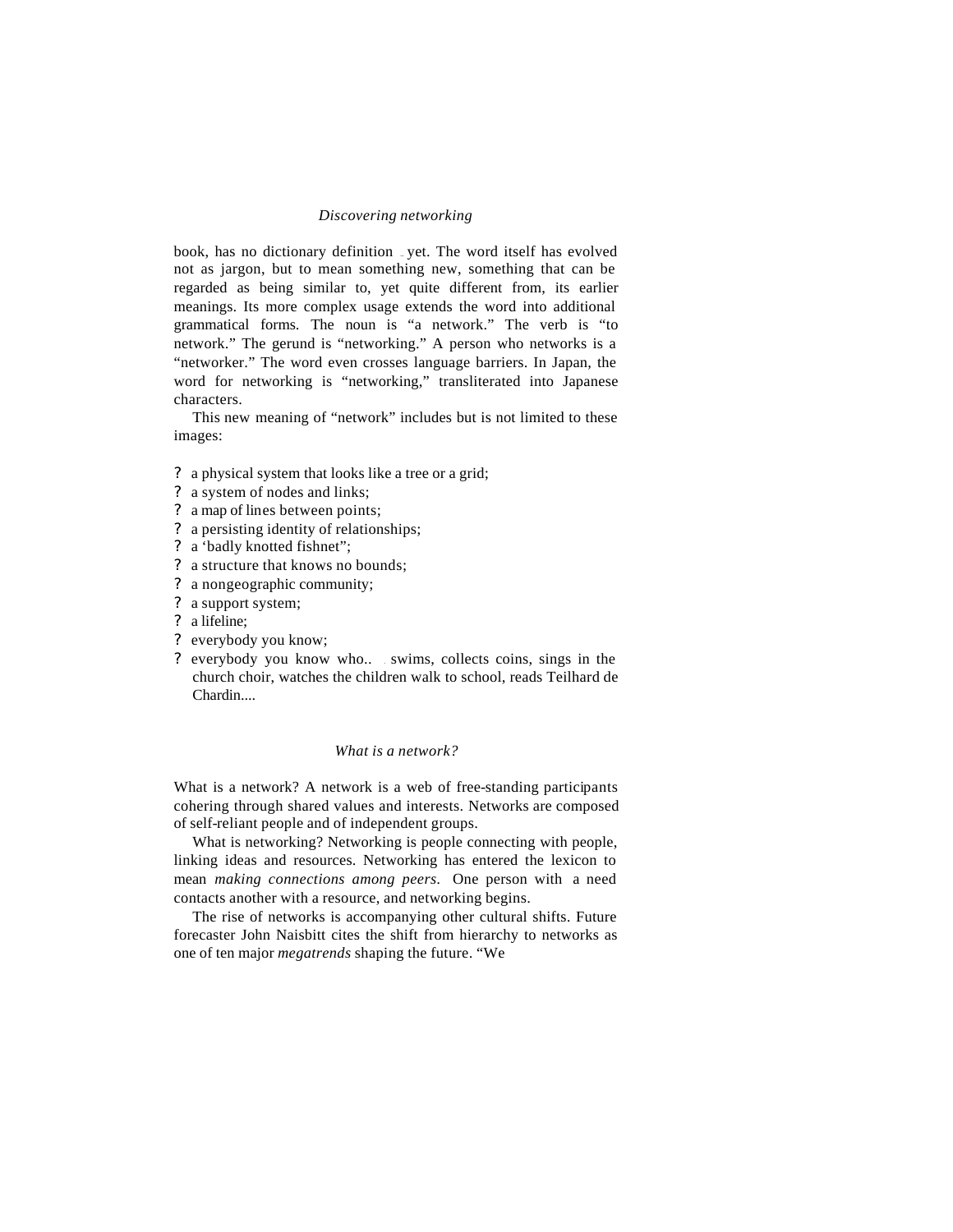are giving up dependence on hierarchical structures in favor of informal networks," he writes. Whereas once charts of pyramiding boxes were believed to be the only rational map by which people organize themselves, today systems of intertwining, densely populated networks can be found supplementing, weaving through, and sometimes entirely eclipsing bureaucracies.

Though personal networking is as old as the human story, only in the past few decades have people consciously used it as an organizational tool and only now are people beginning to put a name to it. While classic "old boy" networks have held things in check for centuries with their limited view of the meaning of ''we,'' in recent years networking has opened up new lines of communication, both locally and globally.

A few examples give the broad scope of networking and its humble elegance:

- ? In remote Rangeley, Maine, Bill Ellis, a physicist and advisor to international agencies, tends TRANET (Transnational Appropriate/Alternative Technology Network) with participants on five continents, by publishing a quarterly newsletter and answering thousands of information requests each year. Ellis says it's easier to network from this tiny village near the Canadian border than it would be in New York.
- ? In Tokyo, Masaaki Shiihara, a veteran Vietnam War journalist, invites just over 100 colleagues to form Networking 108, a tight web of professionals who share ideas and resources at monthly meetings.
- ? In Boston, Massachusetts, an independent jewelry saleswoman, concerned about the lack of connections among her female colleagues and cognizant of the industry's men-only associations such as New York's 24—Carat Club, invites seventy-five women to get together and nearly fifty show up. New England Women in the Jewelry Industry is born, providing the women, previously isolated in their individual jobs, with a place to meet and share concerns.
- ? In Bogota, Colombia, a Boeing 707 jet lands, carrying medicine, tents, canned foods and clothing for the survivors of the mud slide that submerged two villages at the base of a volcano. Rodrigo Arboleda Halaby, an international networker, has filled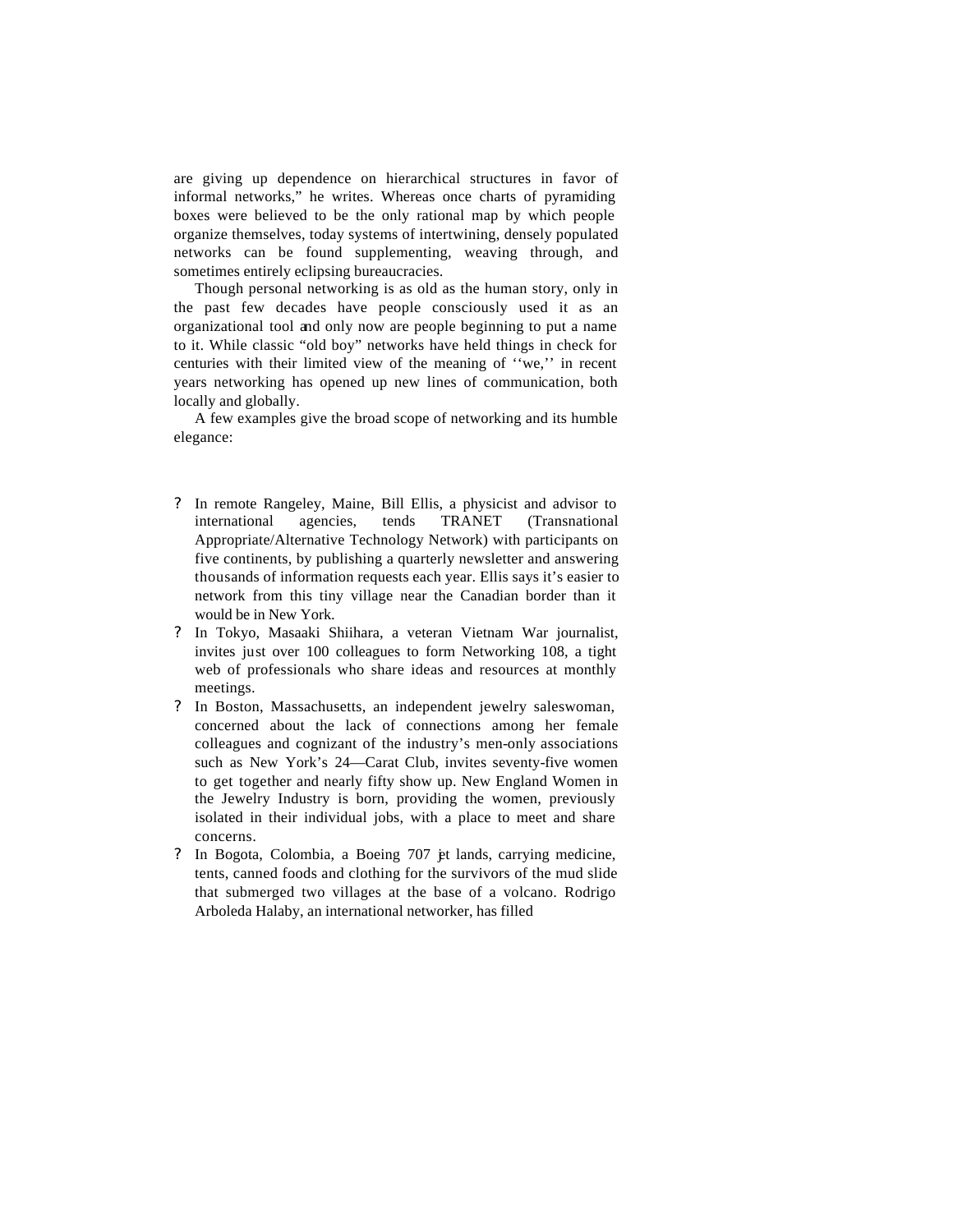the plane simply by letting his friends and associates know of the need.

? In Denver, Colorado, the Office for Open Network of Pattern Research organizes an information file that allows people to find others—whether investor and inventor or tenderfoot and trail guide. Leif Smith and Patricia Wagner are the network's weavers.

In addition to linking up people with complementary needs and resources, networking is also used as a conscious alternative to topdown organization. In Newark, Delaware, W. L. Gore and Associates, manufacturers of Gore-tex, a water-resistant fabric that "breathes," operate a multimillion-dollar corporation with a networking management structure that founder Bill Gore calls the "lattice." People are grouped around projects; projects are undertaken on the basis of commitment. The firm's 2,000 "associates," not employees, have not bosses but "sponsors."

Nowhere is the use of the words *network* and *networking* more prevalent than in the computer world: the large centralized behemoths that ruled the dectronic world of only a few years past are now encircled by decentralized nets of small autonomous microcomputers.

A computer network is a web of free-standing computers linked by shared electronic protocols. At the leading edge of social change, people working at home in Toffler's *Third Wave* "electronic cottages" are by definition free-standing. When people interact from their electronic cottages and from their personal computers at work, they do so as self-reliant participants in a larger network. Their electronic connections, for all the suggestive Orwellian imagery, are potentially equal. With the technology in high-speed flux, every new link is forged on the frontier, where cooperation is more socially adaptive than competition.

In the end, it is this sense of cooperation among self-reliant, decision-making peers that vitalizes a network. Networking swallows up buck passing and renders each of us more responsible, selfrespecting and creative. The process of networking itself changes those who are networked, by expanding each person's matrix of connections.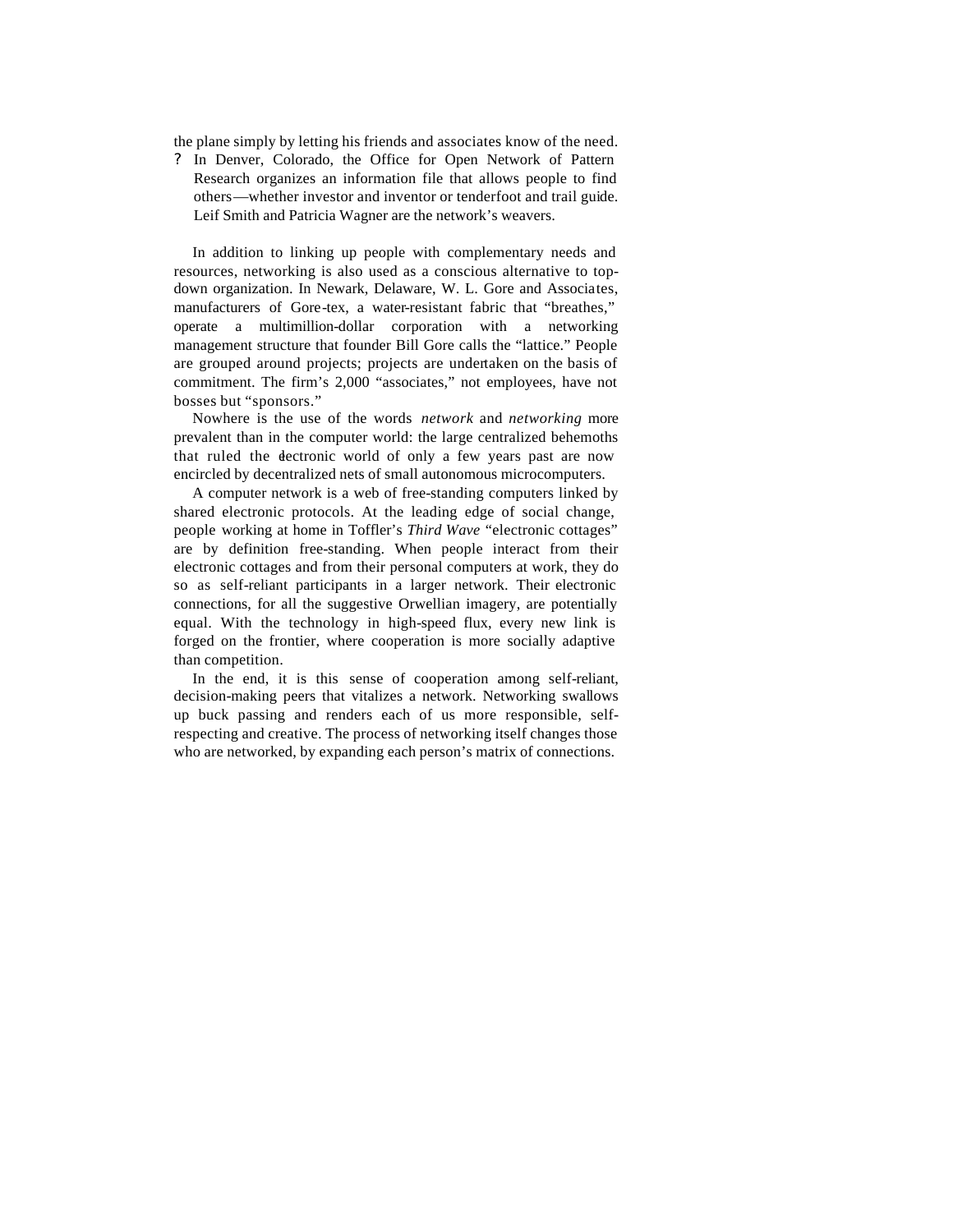### *Networks as organization*

Until the past several decades, network theory was drawn from the physical world. Road, telephone and television networks, with their entrances, byways and exits, are hardware systems. People networks are something else.

The seminal theoretical work about large-scale people networks comes from anthropology. In 1970, University of Minnesota anthropologists Luther P. Gerlach and Virginia H. Hine published *People, Power, Change; Movements of Social Transformation,* the first deep study of the large-scale structure of networks, based on their field work with two subcultures, the Pentecostal Movement and the Black Power Movement. Although the core ideologies of the two movements differed dramatically, Gerlach and Hine found that their structures were very similar and could be described as "a network decentralized, segmentary, and

"In the minds of many," they wrote, "the only possible alternative to a bureaucracy or a leader-centered organization is no organization at all." Rather, what they observed was a multileadered netting of sovereign participants threaded by common ideology.

Virginia Hine, who died in 1982, offered a concise summary of this work and gave it an historical perspective in her classic essay, "The basic paradigm of a future socio-cultural system." Hine introduced the concept of the SPIN, an acronym that stands for a "Segmented, Polycephalous, Ideological, Network" and suggested it as an "adaptive pattern of social organization for the global society of the future."

Contrasting a network with a bureaucracy that collapses like a table when one leg is cut off, Hine wrote, "A SPIN, on the other hand, is composed of autonomous *segments* that are organizationally selfsufficient, any of which could survive the elimination of all the others." A segment stands alone, and it stands with other segments.

The word *polycephalous* literally means "many heads." In traditional anthropology, Gerlach and Hine observed, a tribe without a single key leader is called "acephalous." In networks, Gerlach and Hine observed many leaders, with different people assuming leadership for different tasks. Not one key person but many.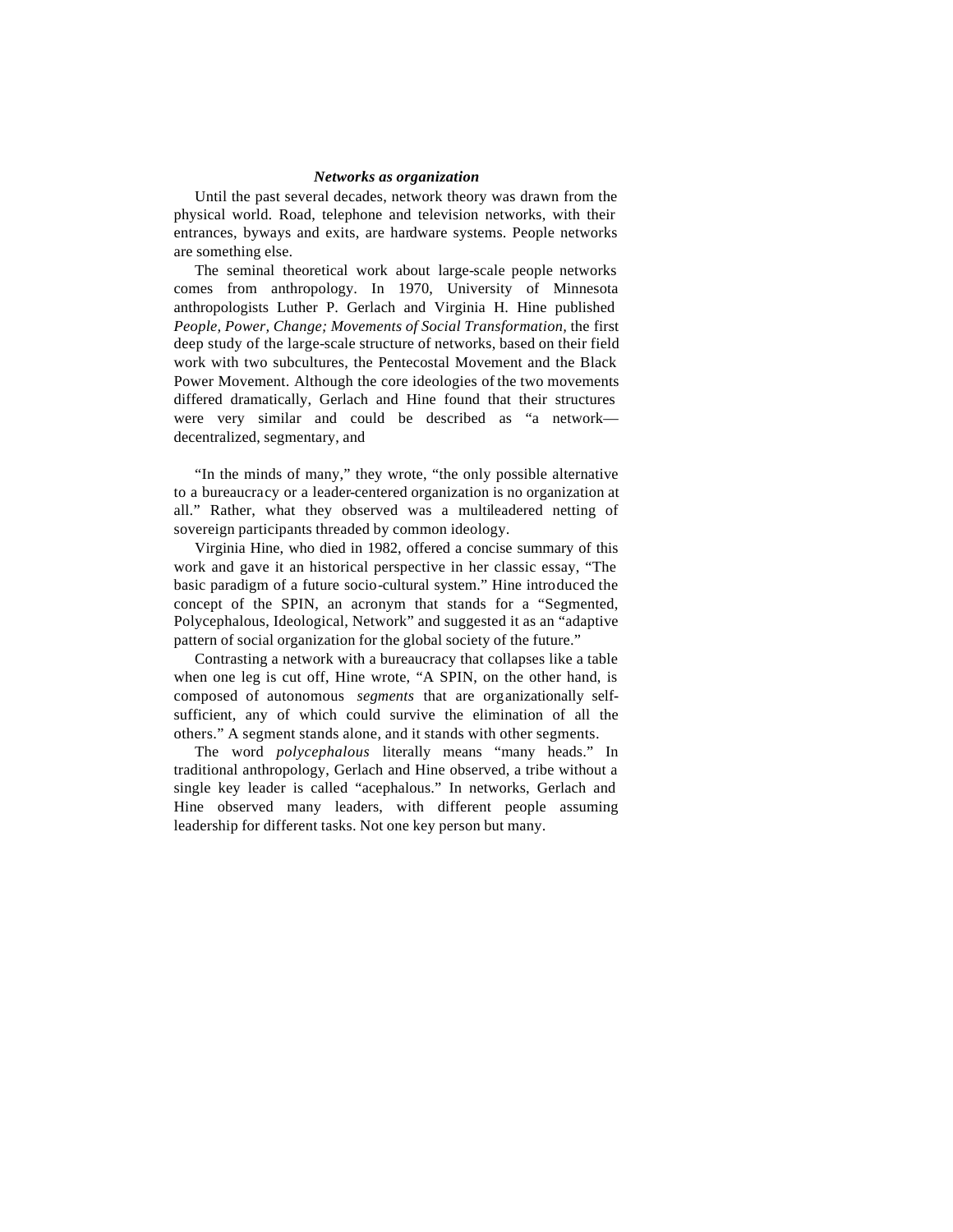Not one supreme authority, but rather many pools of responsibility.

"Frequently a leader is no more than *primus inter pares,* or first among equals, who speaks for the group only on certain occasions and can influence decision making rather than make decisions for the group," Hine wrote.

It is really the "I" of the SPIN that gives it its oomph. "The 5, the P and the N represent organizational factors which can be handled at the sociological level of analysis," Hine wrote. "But the power of the unifying idea adds a qualitatively different element to the equation. The power lies in a deep commitment to a very few basic tenets shared by all."

A social network is a form of human organization. Evolutionary longevity testifies to the adaptability and indispensability of personal networking, probably as old as our species. Today, informal networking permeates our daily lives and operates at every level of even the most structured modern institutions. Our personal lives are sustained and complicated by clusters of connections that we call upon and that call upon us.

As though to bridge the distant past and the envisioned future, today we witness the emergence of a new form of network—group networks. Group networks are large-scale human organizations, like the previous social inventions of hierarchies and bureaucracies. A group that calls itself a network links individuals or groups or both. Often, groups within networks are organized along traditional hierarchic-bureaucratic lines yet maintain peer relationships at the network level.

In our sample of networks, we find two common patterns: (1) networks are whole systems composed of relatively autonomous participants; and (2) networks are created and sustained by bonds of shared values among participants.

Networks arise and function among equals. While nothing is absolutely self-reliant or totally independent, networks come alive through the relative autonomy of their participants, whether people, groups or large institutions. In networks, a respect for each entity, whether person, group or ecosystem, establishes the foundation for peer relationships.

Networks *decentralize decision making* through guidance by *many leaders* with *multiple layers* of intertwining connections and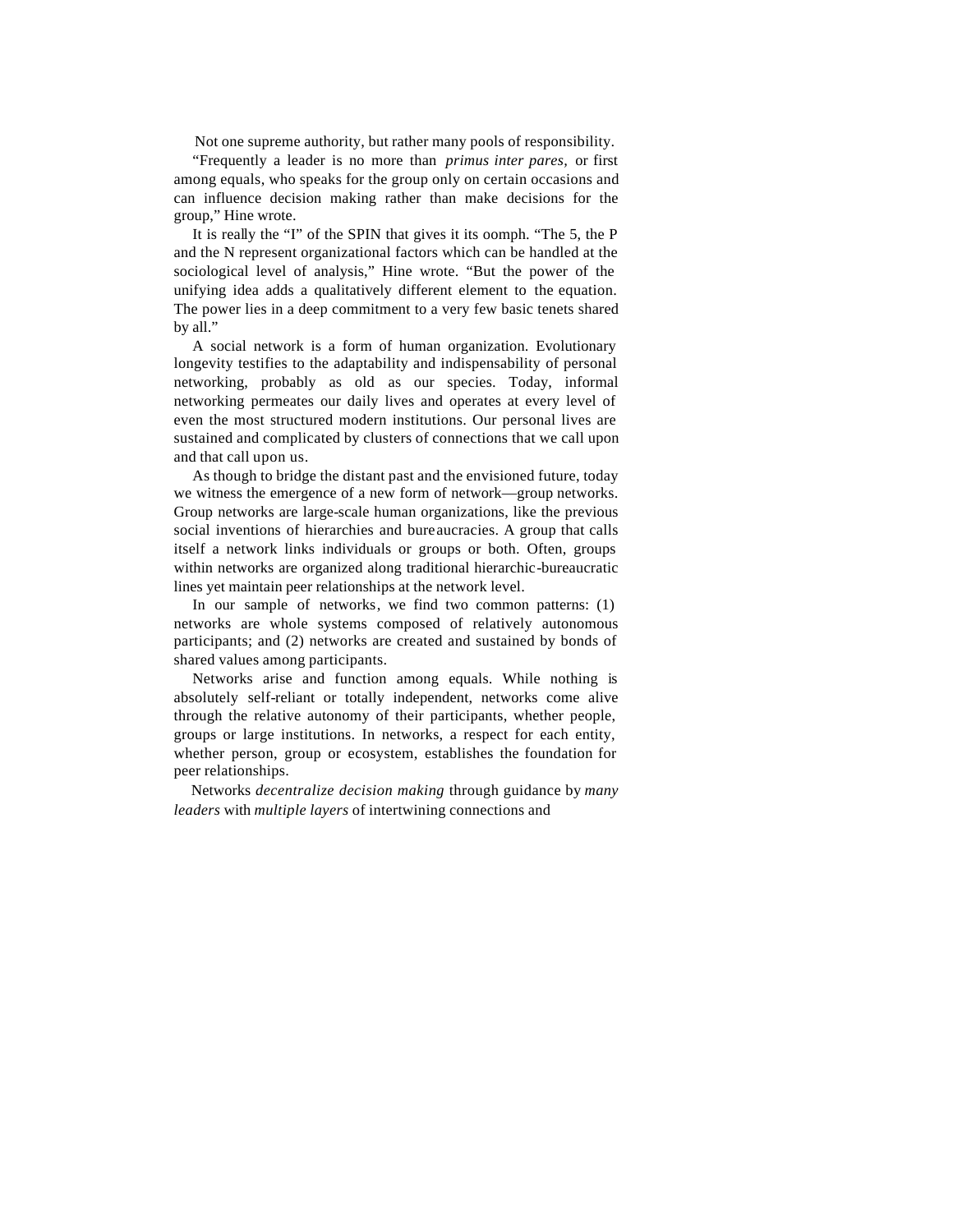concerns in which people communicate as *nodes and links* that fade from view through fuzzy *boundaries.*

Networks are *decentralized* organizations. When a network disintegrates, its members stand free. Unlike the components of a centralized bureaucracy, the parts of a network are essentially independent and generalized. In networks, decision making is distributed; networks are coordinated, not controlled.

Networks are *polycephalous,* which literally means "many heads". Decentralized coordination requires distributed and fluid leadership. A network is always in a dynamic equilibrium between a few agreements on shared values and many disagreements on how to get from here to there. The *multiplicity* of leaders and viewpoints protects the network from domination by any one leader or any one opinion. This babble of equivalent voices is also what makes a network vulnerable to the impotence of factionalism.

Network participants connect horizontally, automatically generating two levels of activity at once, the level of each participant and the level of their network, their whole. As a network grows, local groups proliferate and new connections are made between networks, generating *multiple levels* of networking activity. All complex organizations, human or otherwise, develop a level structure. What distinguishes the network is that while generating levels, it also preserves autonomy and prerogatives for decision making in each participant at each level. In networks, information and decisions flow in all directions, up and down and across the layers of organization.

People in networks communicate as *nodes and links,* terms from communications theory that describe how physical networks, like the telephone, function. As a source or recipient of information, a person is a node. As an information carrier, making a connection between nodes, a person is a link. The essence of networking lies in the personto-person relationship; it is people who write letters, memos, and business plans, talk in groups, place telephone calls, propose ideas, compile resources and cut deals. It is people who have and who transmit values.

Decentralized, polycephalous, multilayered, node/link networks have *fuzzy boundaries.* Connections based on shared values are bound to wax and wane as circumstances change for individuals and society. Just as we cannot completely enumerate everyone in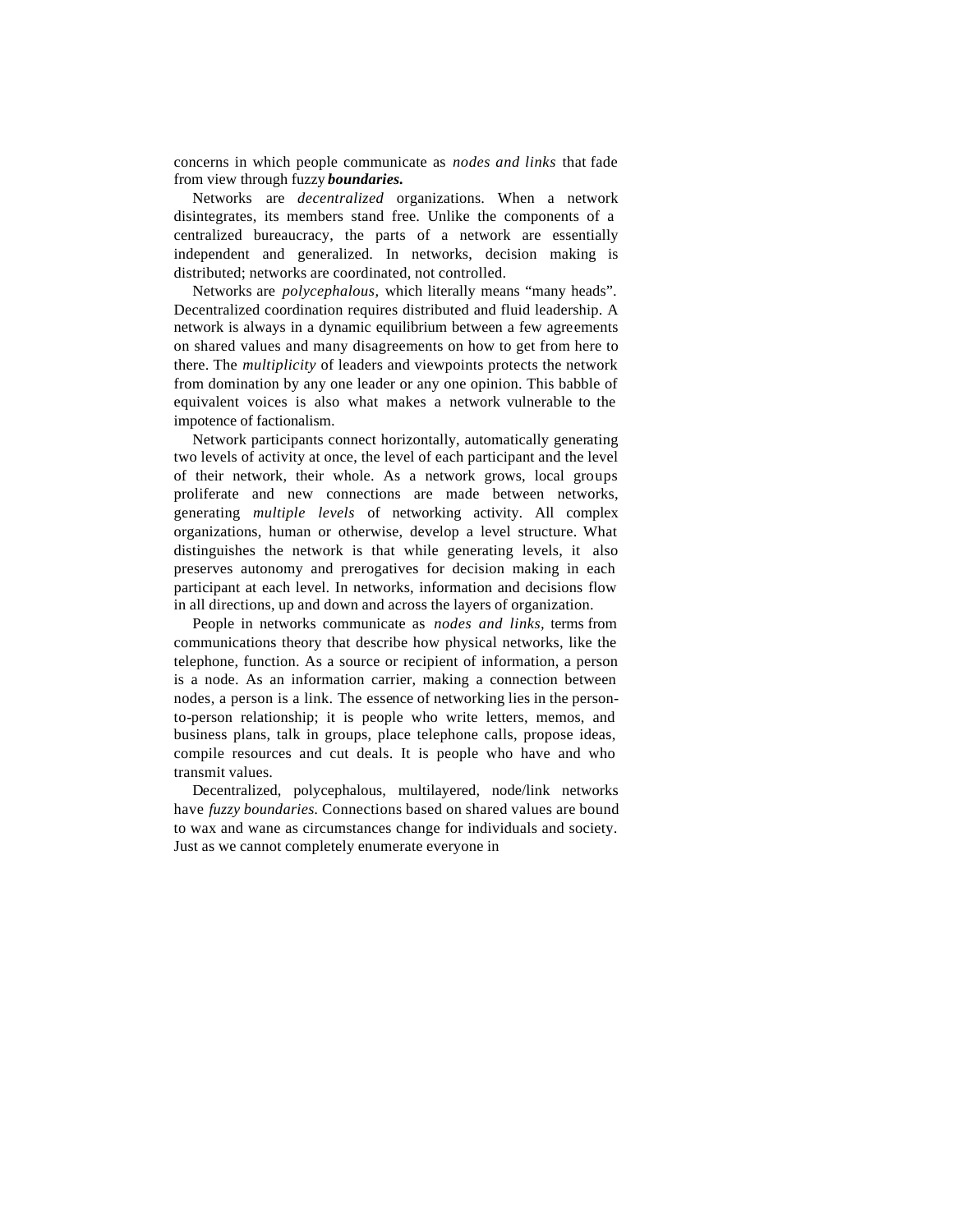our personal network, which in any case would change by tomorrow, so a group network rarely knows the extent of its membership, influence and resources.

An invisible, unweighable, intangible glue holds a network together. That glue is shared *values.* Values are the magnets that draw people into networks and hold them together. Values are binding forces. Values are the organizing principles that hold Peters' and Waterman's "excellent" corporations together. People in a network hold values shared by others in their network, even though values, above all, cannot be "held" in the physical sense of the word. Values are the principles that we live by, the perspective on life that our parents, and all the other institutions in our lives, pass along to us, and that we pass along to our children.

#### *Making connections*

To illustrate networking at work, we recount the beginning of our networking research and trace one of the journeys we explored in doing the research for this book: specifically, the pathway that led us to the experiential education network.

Our itinerary illustrates how networks function by forming links along lines of tenuous and tangential connections and related interests. Our odyssey is also a multileveled tale in the spirit of the late Yale psychologist Stanley Milgram, who found that anyone in the United States can reach anyone else by going through a statistical average of no more than *5.5* other people. In this example, we reached the universe of experiential education at our fourth ''stop'' of inquiry. Along the path of this particular itinerary, we passed by thousands of other groups and individuals.

Our tour began at Stop 0, in Newton, Massachusetts, where we sent our very first letter of inquiry to Robert A. Smith, III, at Stop 1, then living in Huntsville, Alabama.

Robert A. Smith, III, a retired US National Aeronautics and Space Administration (NASA) organizational management official, from Pine Apple, Alabama, is a networking pioneer, a quiet, backstage letter writer who connects people of like interests and ideas.

We first met Smith on the telephone in the mid-1970s, when he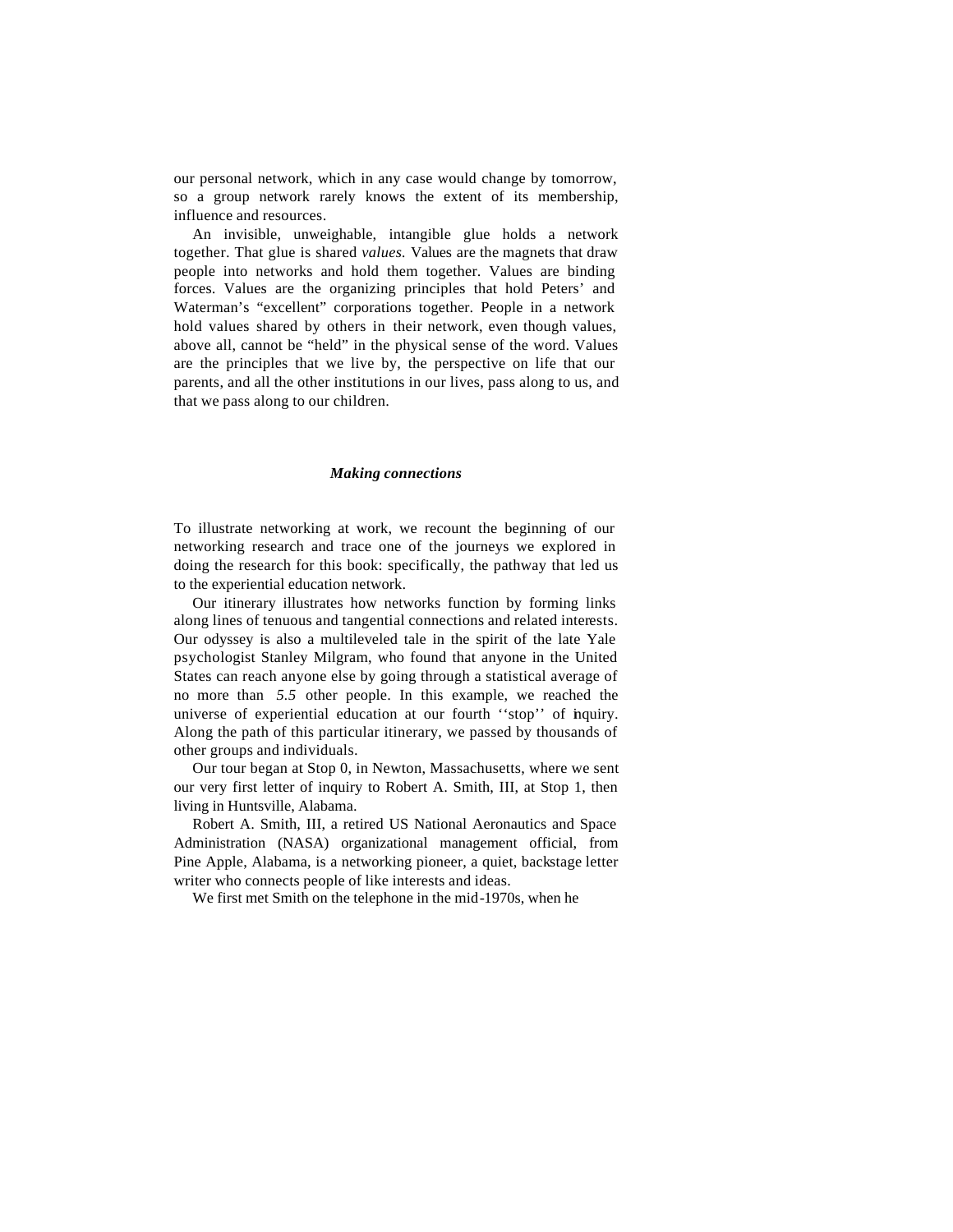called at the suggestion of someone else, and a lifelong friendship was born. Bob Smith's personal story is exemplary of how one person without credentials, extensive education, or contacts in high places" can nurture and create a one-person network that reaches around the globe.

The oldest of four children born in rural southern Alabama, Smith had what he calls an "eiditic capacity." He recalls, "We did not have kindergarten, and since we lived so far from town, my mother encouraged my imagination. From the time I was very young, I could entertain myself."

This self-motivating principle served him well later when, at the age of 43, in 1964, he suffered a nearly fatal heart attack that completely reshaped his life.

To recuperate, he sat for many hours in his backyard garden, where one day he had what he later understood to be a peak experience. "Suddenly, I became aware of how small I was in one sense, and how large I was in another," he explains. "I could feel my connection to the whole cosmos, and from there I was bolted into writing a dialogue between [authors] Henry Miller and Henry David Thoreau. I felt that I was at Walden Pond. I could actually see the cabin."

In one extraordinary moment, Smith burst open, like a spring pod in his lush garden, and began to experiment. In the summer of 1966, he spent two intense weeks at the National Training Laboratories in Bethel, Maine. "I began to read more. I studied Teilhard de Chardin, Goethe, and Jefferson, and developed the courage to dialogue with other people interested in the same ideas. And my wife, Dot, was very supportive of my emerging role change."

Smith's new path was unfolding at the same time that the US government, where he was now working as head of a NASA management research program, began to use WATS (Wide Area Telephone Service) lines, the first inexpensive long-distance phone service.

"I am a strong believer in synchronicity," Smith explains, "but people need to be connected to one another in order to form synergetic partnerships. So I started to use my WATS line to connect people."

By the end of the 1960s, Smith was on a "first name basis" with people who were completely outside his early life and experiences,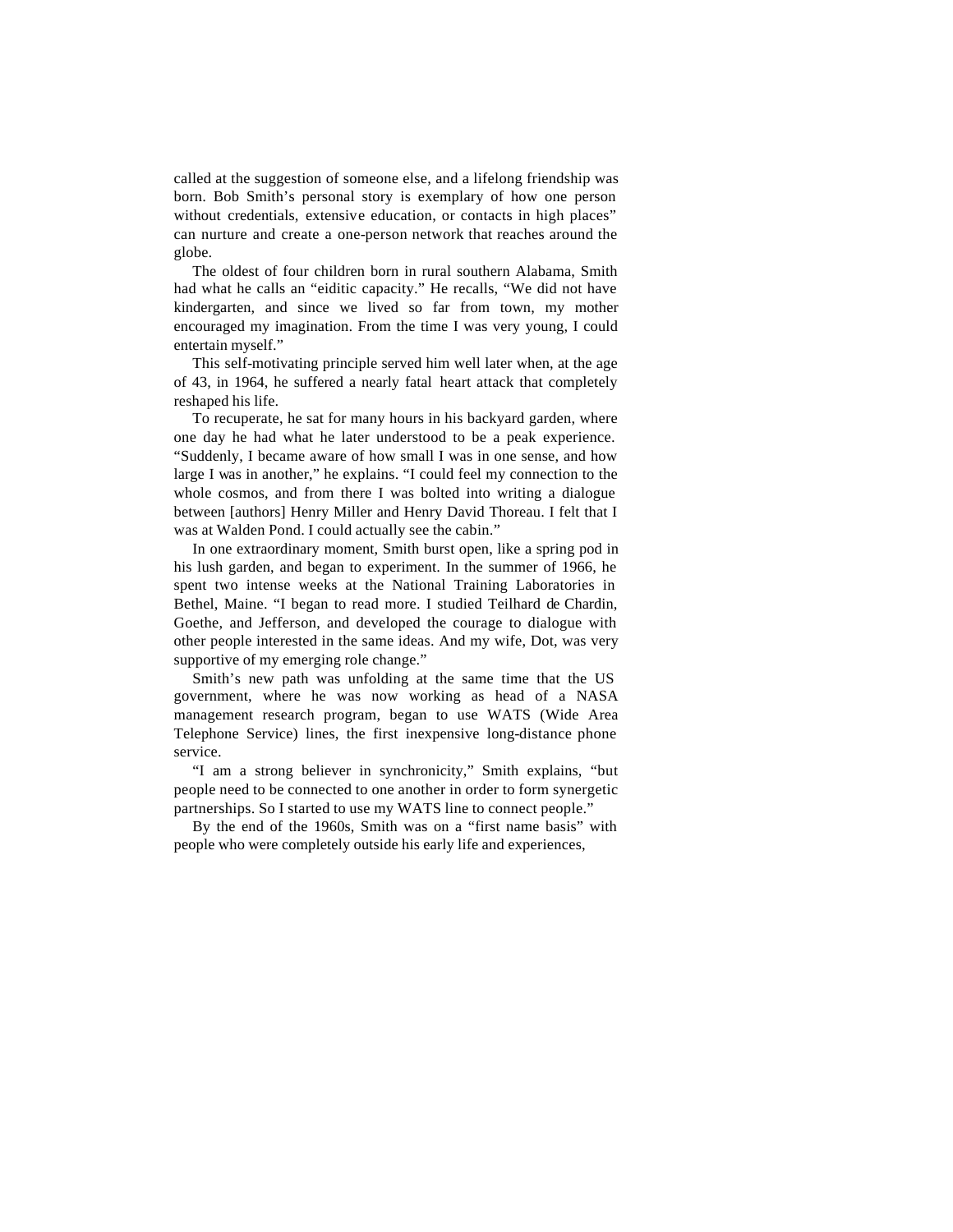nurturing a kind of human horticulture, companion planting people with similar interests in each other's mental garden. "I started directing people with similar ideas to one another," he says. "Then people began to 'use' me, and by that I mean 'use' in a very loving way, to find others with similar interests."

As the farewell gesture to his dear WATS at his retirement from NASA in 1977, Smith distributed his own catalog of contacts called "Try It! The Invisible College Directory and Network of Robert A. Smith, III." This concoction, organized by Smith's own feel for what is "good in the world," made public his personal network.

The Invisible College, photocopied and stapled together, was a cutand-paste networking scrapbook of names, addresses, letterheads, drawings and quotes, complete with cutouts of book reviews, newspaper articles, photographs, brochures and thought-provoking headlines. It included such diverse novelties as a picture of Stevie Wonder, a birthday announcement for a 4year-old in Pine Apple, Alabama, quotes from Dane Rudhyar and Sri Chinmoy, a recipe for peanut pie from Angie Stevens in Plains, Georgia, an ad for a meditation bench, a photograph of Sasquatch/Big Foot positioned next to a snapshot of *Whole Earth Catalog* publisher Stewart Brand. It was half-typed, half-written by hand and crossed out, and it concluded, on page 82, with these words penned in by Smith: "As Bob Dylan would probably put it, this directory is a concern with 'chaos, watermelons, collard greens, clocks, meditation, space travel, everything'. It may reveal how diversity does not necessarily lead to structured pluralism or fragmented separatism but rather a unity with a profound mosaic."

When we began our network research, we began with Bob Smith. He responded immediately with names and addresses of nine more people to contact. Two of those referrals pick up the path of the experiential education network, Peter and Trudy Johnson-Lenz at Stop 2, in Lake Oswego, Oregon, and Robert Theobald at Stop 2A, in Wickenburg, Arizona. Both referred us on to Leif Smith at Stop 3, at the Office for Open Network in Denver, Colorado, but in two very different ways: the Johnson-Lenzes wrote us a note suggesting three contacts, the first of which was Leif Smith; Theobald's referral came, in characteristic networking fashion, indirectly.

At the time that Theobald received our letter, both he and the Johnson-Lenzes were active users of the Electronic Information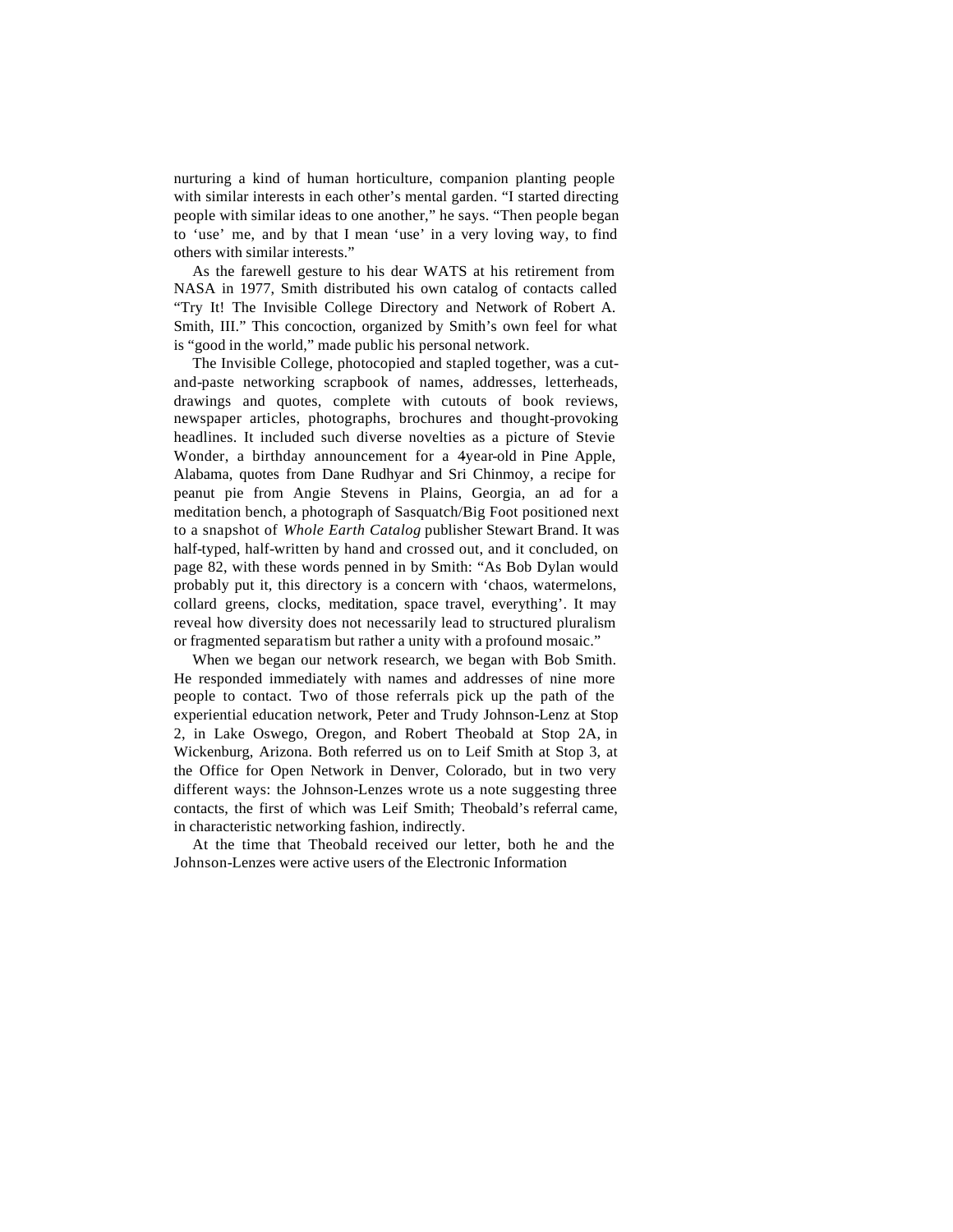Exchange System (ETES), a computer conferencing system (see Chapter 7) based in Newark, New Jersey. Theobald submitted a copy of our letter to TRANSFORM, a group of people participating in a conference by that name on EIES. Among the people reading the letter in TRANSFORM was Charlton Price at Stop 2B, in Tacoma, Washington, then editor of the EIES newsletter *Chimo.* Price published our letter to Theobald in the electronic newsletter available to everyone on the computer system (which we subsequently learned about when Price sent us a copy of the newsletter item in the mail). Another user of the computer conferencing system, David Voremberg, at Stop 2C, in Somerville, Massachusetts (about fifteen minutes from our home), saw the same message in the electronic newsletter, called us on the phone and, among other suggestions, mentioned that we should contact Smith in Denver.

So we wrote to Smith at Stop 3. He and his coworker, Patricia Wagner, responded first with a telephone call and then with a followup packet of materials that included two years' of their tabloid newspaper (no longer published) containing several hundred more references, which we then combed looking for people and groups that seemed relevant and/or intriguing. Among these names was that of Maria Snyder, who became Stop 4, at the Association for Experiential Education, located in Denver, which published the *Journal of Experiential Education.* In contacting Snyder, we reached an entry point into the experiential education metanetwork.

Snyder responded quickly and fully, providing us with yet another list of names, including that of the Council for the Advancement of Experiential Learning (CAEL), at Stop *5,* in Columbia, Maryland. CAEL is both a node point for research in experiential education, and one of twelve participating links in the Coalition for Alternatives in Postsecondary Education (CAPE), at Stop 6, in Frankfort, Kentucky. CAPE's General Secretary, Robert Sexton, responded to our inquiry, incidentally telling us that our letter "arrived after having been shredded by some kind of postal machine". Apparently, the letter remained sufficiently legible for him to understand what we were looking for, because he sent a pile of documents explaining CAPE's work.

Sexton referred us on to each of CAPE's twelve members. Eventually, we received a response from the Learning Resources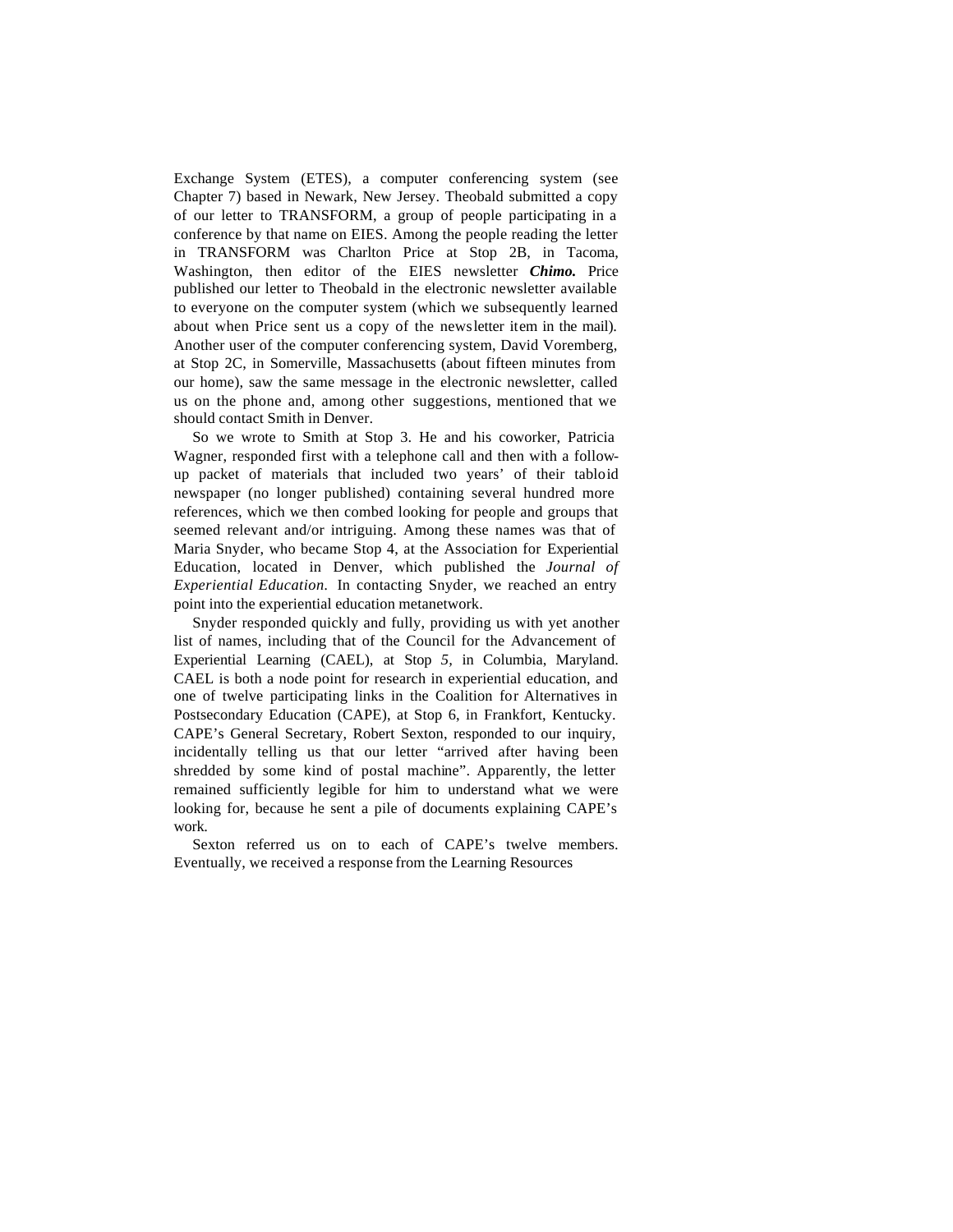Network (LERN) at Stop 7, whose headquarters in Manhattan, Kansas, serves as the exchange point for 247 participating groups in forty states and Canada. LERN's universe includes both course-offering groups and learning exchanges, which operate through telephone referrals and information banks. The Kansas office sponsors conferences and workshops, provides technical assistance, and publishes a directory of its member organizations, one of which is at Boston College in Newton, Massachusetts, where our search for information began.

### *Global networking*

From person to planet, networking is a medium with a message.

Consider the message hierarchy carries about social order and behavior, whether it's used in a family, corporation, or country. Bureaucracy, too, carries its messages, underlining every meeting and memo.

The networking message is "interdependence with independence."

This idea—that the process of networking itself carries a message and philosophy of human interaction regardless of what the networking is about—was introduced to us as a question. From the back of the room at the World Future Society conference in Washington, DC, in 1982, a question came about whether the "value glue" of a network had to be "good" values. Did we think, the questioner asked, that networks which formed around "bad" values and interests might still generate subtle benefits because of the process of networking itself? We admitted we did think so.

Values hold a network together, but of course one person's "good" values are another's "bad" values. Without judging a network's goals, values and objectives—its "ends"—we feel that networking *per se* can be beneficial because the "means" are participatory.

Our strongest impression about the rising tide of networking is the diversity of subjects and the congruence of form. As we increasingly see the terms "network" and "networking" used in a social context of a people/organizational form, we marvel at the consistency of concept within the multiplicity of applications.

The clear visual images of physical networks, from very small (webs and nets) to very large (roadways and talkways), are prob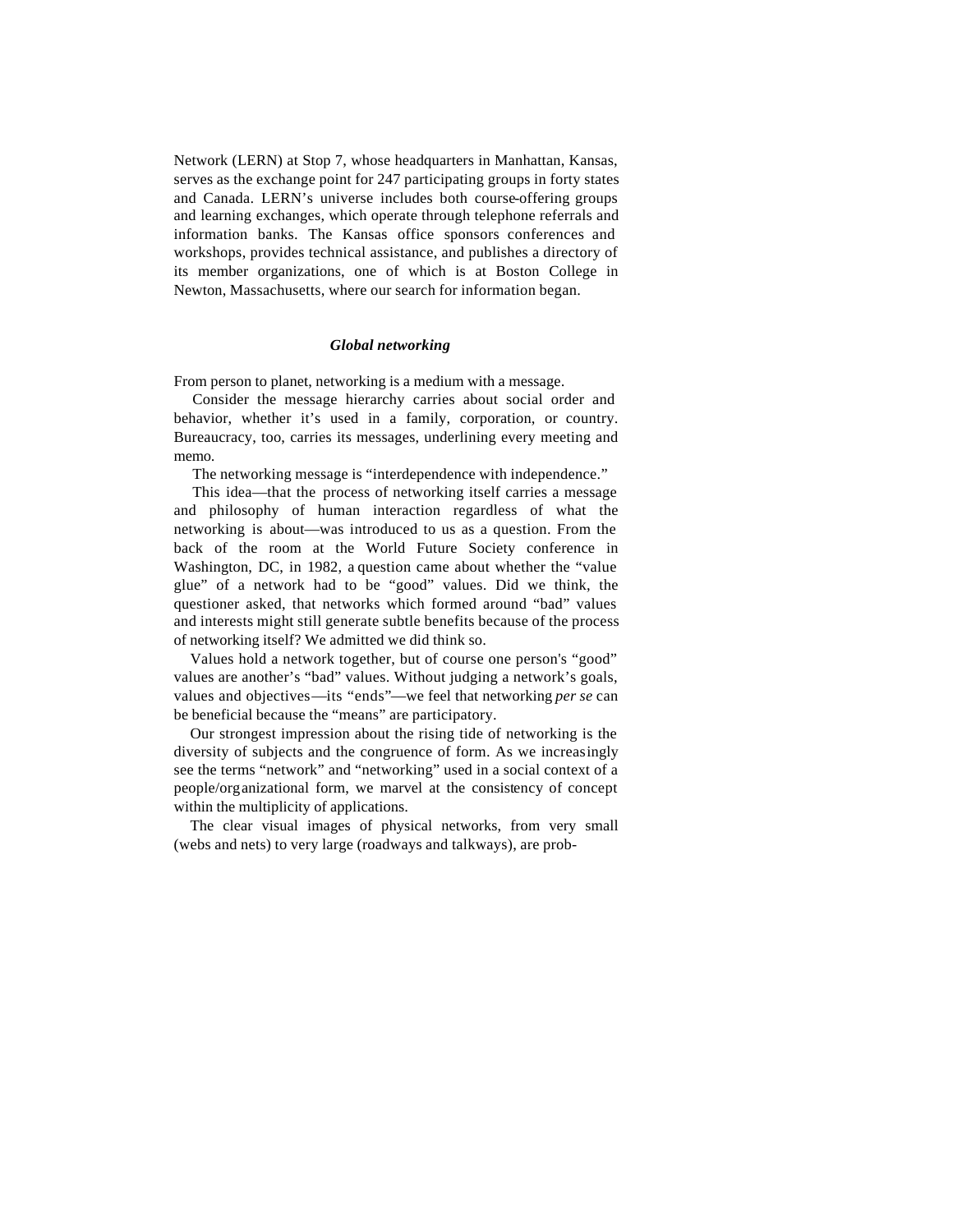ably responsible for the spontaneous use of the word to describe a spread-out, multicentered, value-based group of people. This could describe the structure of a high tech company, an environmental group, or an international terrorist ring.

There is coherence to the evolution of networking that is related to very large-scale social change. This shift, often phrased as movement from the Industrial to the Information Age, brings a new pattern of human organization, described by the word "network."

Writing in the earlier part of this century, the German sociologist Max Weber saw bureaucracy as a natural response to industrialism. Hierarchy, a word with ecclesiastical roots, emerged from the agricultural revolution that began 12,000 years ago. As later ages and forms of organization include earlier ones—as bureaucracy included hierarchy and industrialism incorporated agriculturalism—so networking includes authority and specialization.

What is *old* about networking is rooted in the human pre-history of person-to-person contact that formed cooperative groups and made possible tools and language. What is *new* about networking is its promise as a global form of organization with roots in individual participation. A form that recognizes independence while supporting interdependence.

Networking can lead to a global perspective based on personal experience. The networks we know lead naturally to an image of the world-as-a-whole richly networked.

In his *Global Brain* audiovisual presentations, British author Peter Russell projects a suddenly new, powerful image that is now part of all human inheritance—the outside-looking-in true photograph of Planet Earth, delicately framed in deepest black. A global symbol of unity and interdependence. Literally. An image of us all that we all can hold in the metaphorical palm of our hand.

So, holding the world in your hand, visualize it organized as a single hierarchy. Think of it controlled by a few bureaucracies. Imagine it as an interplay of many networks.

If you already have had visions of global networks, you probably have sensed that the process of networking, wherever you find it, at whatever scale, is itself a contribution to the solutions of the global *problematique.*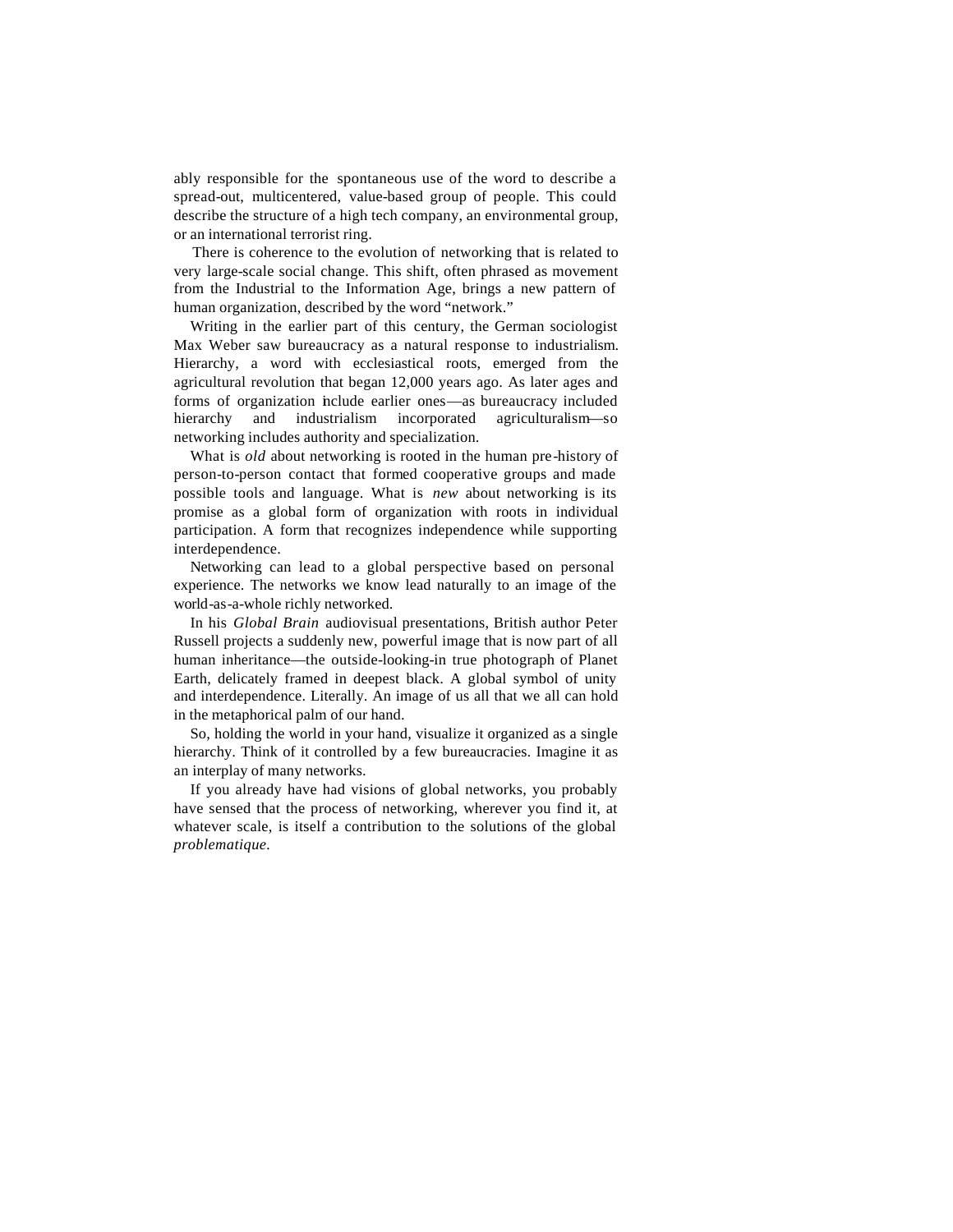#### *Discovering the invisible planet*

This book is about networks and networking. Networks are the links that bind us together, making it possible for us to share work, aspirations and ideals. Networking is a process of making connections with other people. This book is specifically concerned with the networking that creates the universe we call the Invisible Planet.

The Invisible Planet is not a place but a state of mind. Touching every area of our lives, there is an Invisible Planet, rarely seen on television or read about in newspapers. It is a state of ideas and visions and practical enterprises that people move in and out of depending on their moods and needs, a domain that is very new, and at the same time, very old.

In this special universe, health is perceived as the natural state of the body, cooperation is regarded as an effective way to meet basic needs, nature's ecological orchestra is revered as one unified instrument, business is regarded as an effective way to get vital work done, inner development is valued as a correlate to social involvement, and the planet is understood to be an interconnected whole.

There is an Invisible Planet and it is pulsating and expanding and unfolding through networking, an organic communications process that threads across interests, through problems, and around solutions. Networks are the meeting grounds for the inhabitants of this invisible domain. These flexible, vibrant organizations often exist without boundaries, bylaws, or officers. Networks are the lines of communication, the alternative express highways that people use to get things done. In crisis and in opportunity, the word spreads quickly through these people-power lines.

The Invisible Planet and its networks are complements. The Invisible Planet represents the ideas and the values. Networks and networking are the structures and processes through which the ideas and values come alive.

Inspired by a vision of a peaceful yet dynamic planet, entirely new cultures are emerging in our lands. They are connected by casual, everchanging links among hundreds of millions of people with shared needs, values and aspirations. As short-lived, selfcamouflaging, adisciplinary cross-hatches of activity, networks are invisible, uncountable and unpollable. Networks can be highly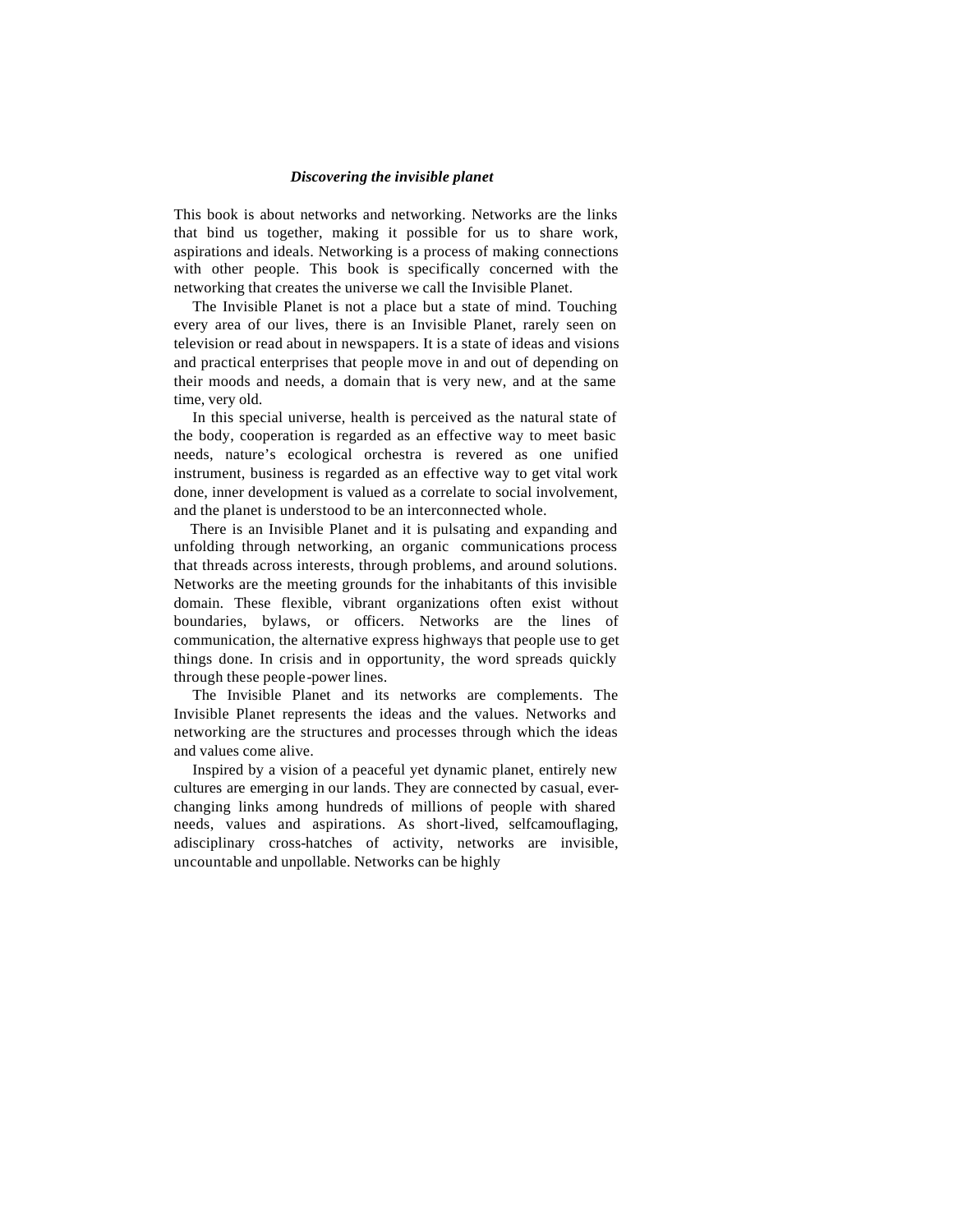active one day, and totally defunct the next. Every time a network comes to life its form is a little different.

Networks are stages on which dissonance is not only tolerated but encouraged, yet agreement is a common goal. They are the experimental seedbeds in which people risk stretching their creativity. Networks are efficient and effective; feedback is as spontaneous as telephones, mailings and meetings permit. Networks are often personal and friendly, supportive and affirming, critical and energizing. Networks can be intimate and immediate—at times they serve as our extended families, bonding people together as strongly as bloodlines.

Networks are the connections that make us all one people on one small planet near one small star. They are our newest and probably our oldest social invention. They are our gift to our children, who are natural networkers on the day they are born.

There are spokespeople on the Invisible Planet, but there are few exalted leaders, presidents, or boards of directors. There are people who serve as models, but there are few figureheads whose lives are to be cloned. There are entry points and connections—nodes and links but there are few hierarchical structures along which individuals can advance. The Invisible Planet exists everywhere, from the smallest villages to the largest metropolises, offering anyone who shares the vision the opportunity to participate.

There is nothing to conquer on the Invisible Planet: there are only problems to solve, using personal resourcefulness as the provider of solutions. There are goods that are produced to be used but not thoughtlessly consumed, and obsoletism refers to an antiquated value system that arrogantly calls for winners and losers. Even the language people use is different: from a litany of overused cliches, people are finding novel ways to express themselves in optimistic, hope-filled phrases that help to create the reality toward which people are striving.

For every problem that is tossed up before us in newspapers and on television, someone—if not ten, twenty, or hundreds of someones somewhere in the world is working on a solution. While the cameras have been turned in another direction and reporters have been preoccupied with following the multiple trails of disaster and corruption, networkers everywhere are creating the Invisible Planet, which is hidden to some and highly visible to others.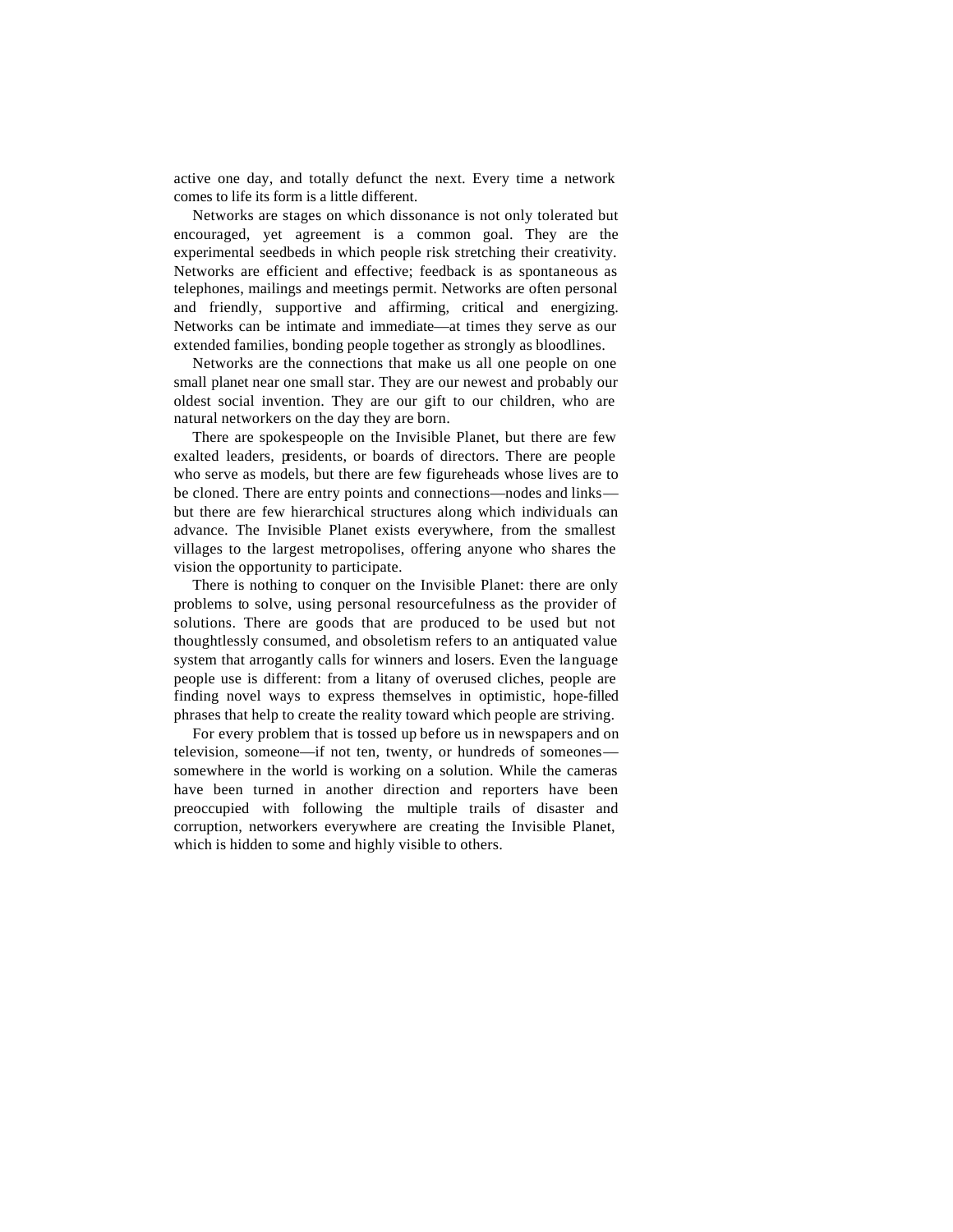While the 1970s have been characterized in the United States as the age of narcissism, a more careful reading of the times reveals quite a different picture. The 1970s, we can now see, were a time of hard work, experimentation, and bridge building. It was during the 1970s that networks came into their own, offering a strong counterpoint to the centralized bureaucracies that now dominate people's lives.

- ? Although a women's health network may appear to have nothing to do with saving the whales, the declarations, functions, and styles of both groups indicate that they are operating out of the same, mutualistic concerns for a world in which honor and protection are accorded to all living beings.
- ? While a group working for disarmament may appear to have nothing in common with an executive breakfast group, these two vital networks are both working to engage people in recreating the world around them.
- ? Even though there is no formal connection between a Native American sovereignty network and a group of communicators in a major religious denomination, they share some deep conceptual connections and a value system that honours individual choice and cultural pluralism.
- ? Whereas an organization development network may think it has nothing in common with a hospice, on closer examination it is apparent that both cherish values that support people's control over their own lives.

These connections cross categories, transcending individual issues. It is a shared value system that defines the pattern of a "metanetwork," a network of networks, an immense subculture.

Our Invisible Planet exists as a pattern of connections and values, a complex latticework of hope and despair, anger and love, fantasy and reality, descriptions of problems, and examples of solutions. While some might say that optimism is unrealistic at this point in history, networkers counter with the belief that the future we create together is a matter of attitude and that while the doomsayers are important beacons, they spotlight only a portion of reality. Every day, every new situation, every new problem is a challenge and a potential for beneficial change.

The Invisible Planet is entered by taking another look at what